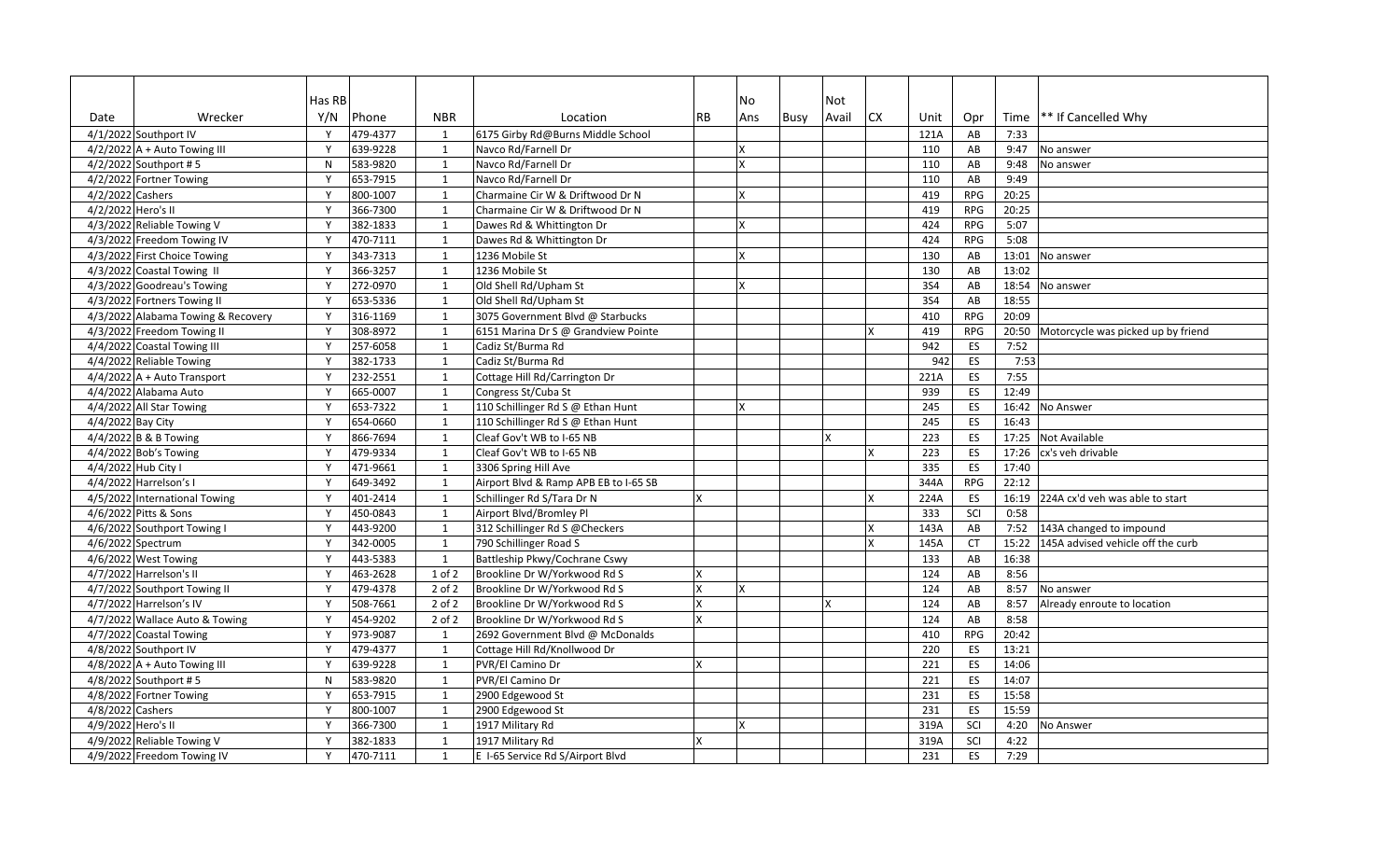|                                 | 4/9/2022 First Choice Towing        | Y            | 343-7313 | 1            | 9550 Lundy Ln                                                      | X |   | 224A             | ES        | 10:15 | No Answer                                      |
|---------------------------------|-------------------------------------|--------------|----------|--------------|--------------------------------------------------------------------|---|---|------------------|-----------|-------|------------------------------------------------|
|                                 | 4/9/2022 Coastal Towing II          | Y            | 366-3257 | 1            | 9550 Lundy Ln                                                      |   |   | 224A             | ES        | 10:16 |                                                |
|                                 | 4/9/2022 Goodreau's Towing          | Y            | 272-0970 | 1            | 2852 Dauphin Island Pkwy @ Little Caesars                          | x |   | 210              | ES        | 17:24 | No Answer                                      |
|                                 | 4/9/2022 Fortners Towing II         | Y            | 653-5336 | $\mathbf{1}$ | 2852 Dauphin Island Pkwy @ Little Caesars                          |   |   | 210              | ES        | 17:25 |                                                |
|                                 | 4/9/2022 Alabama Towing & Recovery  | Y            | 316-1169 | $\mathbf{1}$ | 2852 Dauphin Island Pkwy @ Little Caesars                          |   |   | 210              | ES        | 17:26 |                                                |
|                                 | 4/10/2022 Freedom Towing II         | Y            | 308-8972 | 1            | 2001 Government St @ Shell                                         |   |   | 315              | ADS       | 0:24  |                                                |
|                                 | 4/11/2022 Coastal Towing III        | Y            | 257-6058 | 1            | 3588 Higgins Rd                                                    |   |   | $\overline{322}$ | SCI       | 6:33  |                                                |
|                                 | 4/11/2022 Reliable Towing           | Y            | 382-1733 | 1            | 507 Summerville Street                                             |   |   | 134              | <b>CT</b> | 17:03 |                                                |
|                                 | $4/11/2022$ A + Auto Transport      | Y            | 232-2551 | $\mathbf{1}$ | Dawes RD/Old Government St Rd                                      |   |   | <b>4S7</b>       | PB        | 19:06 |                                                |
|                                 | 4/12/2022 Alabama Auto              | Y            | 665-0007 | $\mathbf{1}$ | TDR/Spanish Trail Dr                                               | X |   | 422A             | PB        | 0:32  |                                                |
|                                 | 4/12/2022 All Star Towing           | Y            | 653-7322 | 1            | TDR/Spanish Trail Dr                                               |   |   | 422A             | PB        | 0:33  | Per 2S8 Sgt Mixon req closest                  |
| 4/12/2022 Bay City              |                                     | Y            | 654-0660 | 1            | TDR/Spanish Trail Dr                                               |   |   | 422A             | PB        | 0:34  | Per 2S8 Sgt Mixon reg closest                  |
|                                 | 4/12/2022 B & B Towing              | Y            | 866-7694 | $1$ of $2$   | Castille Dr/Pleasant Valley                                        |   |   | <b>2S1</b>       | <b>CT</b> | 12:41 | CX at 13:08 due to vehicle being drivable      |
|                                 | 4/12/2022 Bob's Towing              | Y            | 479-9334 | 2 of 2       | Castille Dr/Pleasant Valley<br>x                                   | X |   | <b>2S1</b>       | <b>CT</b> | 12:41 | No Answer                                      |
| 4/12/2022 Hub City I            |                                     | Y            | 471-9661 | 2 of 2       | Castille Dr/Pleasant Valley<br><b>X</b>                            |   |   | <b>2S1</b>       | <b>CT</b> | 12:41 |                                                |
|                                 | 4/12/2022 Harrelson's I             | Y            | 649-3492 | 2 of 2       | 3715 Halls Mill Road                                               |   |   | 123A             | <b>CT</b> | 13:59 |                                                |
|                                 | 4/12/2022 International Towing      | Y            | 401-2414 | 1            | 2166 Gill Road                                                     |   |   | 119              | <b>CT</b> | 15:25 | Couldn't make the time                         |
|                                 | 4/12/2022 Pitts & Sons              | Y            | 450-0843 | 1            | 2166 Gill Road                                                     |   |   | 119              | <b>CT</b> | 15:25 |                                                |
|                                 | 4/12/2022 Southport Towing I        | Y            | 443-9200 | $1$ of $2$   | 3550 Pleasant Valley Road                                          |   | X | 924              | <b>CT</b> | 17:03 | No Truck Available                             |
| $\overline{4/12/2022}$ Spectrum |                                     | Y            | 342-0005 | 1 of 2       | 3550 Pleasant Valley Road                                          |   |   | 924              | <b>CT</b> | 17:03 | No Truck Available                             |
|                                 | 4/12/2022 West Towing               | Y            | 443-5383 | 1 of 2       | 3550 Pleasant Valley Road                                          |   |   | 924              | <b>CT</b> | 17:03 |                                                |
|                                 | 4/12/2022 Harrelson's II            | Y            | 463-2628 | $2$ of $2$   | 3550 Pleasant Valley Road                                          |   |   | 924              | <b>CT</b> | 17:03 | To far out to make the time                    |
|                                 | 4/12/2022 Southport Towing II       | Y            | 479-4378 | $2$ of $2$   | 3550 Pleasant Valley Road                                          |   |   | 924              | <b>CT</b> | 17:03 | CX at 17:20 ref Vehicle drivable               |
|                                 | 4/13/2022 Harrelson's IV            | Y            | 508-7661 | 1            | 517 Summerville St                                                 |   |   | 238              | ES        | 13:44 | Not Available                                  |
|                                 | 4/13/2022 Wallace Auto & Towing     | $\mathbf{v}$ | 454-9202 | $\mathbf{1}$ | 517 Summerville St                                                 |   |   | 238              | ES        | 13:45 | Not Available                                  |
|                                 | 4/13/2022 Coastal Towing            | Y            | 973-9087 | 1            | 517 Summerville St                                                 |   |   | 238              | ES        | 13:46 |                                                |
|                                 | 4/14/2022 Southport IV              | Y            | 479-4377 | $1$ of $2$   | 4453 Old Shell Rd                                                  |   |   | 241A             | <b>CW</b> | 15:13 |                                                |
|                                 | $4/14/2022$ A + Auto Towing III     | $\mathsf{v}$ | 639-9228 | $2$ of $2$   | 4453 Old Shell Rd                                                  |   |   | 241A             | <b>CW</b> | 15:14 | Driver is off Lott Rd will not make it in time |
|                                 | 4/14/2022 Southport #5              | N            | 583-9820 | $2$ of $2$   | 4453 Old Shell Rd                                                  |   |   | 241A             | <b>CW</b> | 15:17 |                                                |
|                                 | 4/14/2022 Fortner Towing            | Y            | 653-7915 | 1            | 3113 Airport Blvd                                                  |   |   | 211              | <b>CW</b> | 15:44 |                                                |
| 4/14/2022 Cashers               |                                     | Y            | 800-1007 | 1            | S University Blvd/Bit & Spur Rd                                    | X |   | 146              | <b>CW</b> | 16:18 |                                                |
| 4/14/2022 Hero's II             |                                     | Y            | 366-7300 | 1            | S University Blvd/Bit & Spur Rd                                    |   |   | 146              | <b>CW</b> | 16:20 |                                                |
|                                 | 4/14/2022 Reliable Towing V         | $\mathsf{v}$ | 382-1833 | $\mathbf{1}$ | 3992 Government Blvd                                               |   |   | 220              | <b>CW</b> | 16:23 |                                                |
|                                 | 4/14/2022 Freedom Towing IV         | Y            | 470-7111 | $\mathbf{1}$ | 7901 Yorkhaven Rd                                                  |   |   | 456              | SCI       | 22:45 |                                                |
|                                 | 4/14/2022 First Choice Towing       | Y            | 343-7313 | 1            | Government Blvd/Azalea Rd                                          |   |   | $\overline{222}$ | ES        | 7:47  |                                                |
|                                 | 4/14/2022 Coastal Towing II         | Y            | 366-3257 | 1            | 6405 Cottage Hill Rd @ Jaguar Cleaners                             |   |   | 223              | ES        | 11:56 |                                                |
|                                 | 4/14/2022 Goodreau's Towing         | Y            | 272-0970 | $\mathbf{1}$ | Baltimore St/Ann St                                                | x |   | 210              | ES        | 17:28 | No Answer                                      |
|                                 | 4/14/2022 Fortners Towing II        | Y            | 653-5336 | $\mathbf{1}$ | Baltimore St/Ann St                                                |   |   | 210              | ES        | 17:29 |                                                |
|                                 | 4/15/2022 Alabama Towing & Recovery | Y            | 316-1169 | 1            | 2405 Perimeter Rd @ Penske Truck Rental                            |   |   | 418              | AB        | 7:31  |                                                |
|                                 | 4/15/2022 Freedom Towing II         | Y            | 308-8972 | 1 of 2       | Schillinger Rd S/Old Government St Rd<br>$\boldsymbol{\mathsf{x}}$ |   |   | 143A             | AB        | 18:57 |                                                |
|                                 | 4/15/2022 Coastal Towing III        | Y            | 257-6058 | $2$ of $2$   | Schillinger Rd S/Old Government St Rd                              |   |   | 143A             | AB        | 18:59 |                                                |
|                                 | 4/15/2022 Reliable Towing           | Y            | 382-1733 | 1 of 2       | Dauphin St/Springdale Blvd                                         |   |   | 133              | SDB       | 23:10 |                                                |
|                                 | $4/15/2022$ A + Auto Transport      | Y            | 232-2551 | 1            | Dauphin St/ Springdale Blvd                                        | X |   | 133              | SDB       | 23:10 | No Answer                                      |
|                                 | 4/15/2022 Alabama Auto              | Y            | 665-0007 | 1            | Dauphin St/ Springdale Blvd                                        | X |   | 133              | SDB       | 23:11 | No Answer                                      |
|                                 | 4/15/2022 All Star Towing           | Y            | 653-7322 | $2$ of $2$   | Dauphin St/ Springdale Blvd                                        |   |   | 133              | SDB       | 23:12 |                                                |
| 4/16/2022 Bay City              |                                     | Y            | 654-0660 | $\mathbf{1}$ | 6711 OSR                                                           |   |   | 143A             | SDB       | 3:47  |                                                |
|                                 |                                     |              |          |              |                                                                    |   |   |                  |           |       |                                                |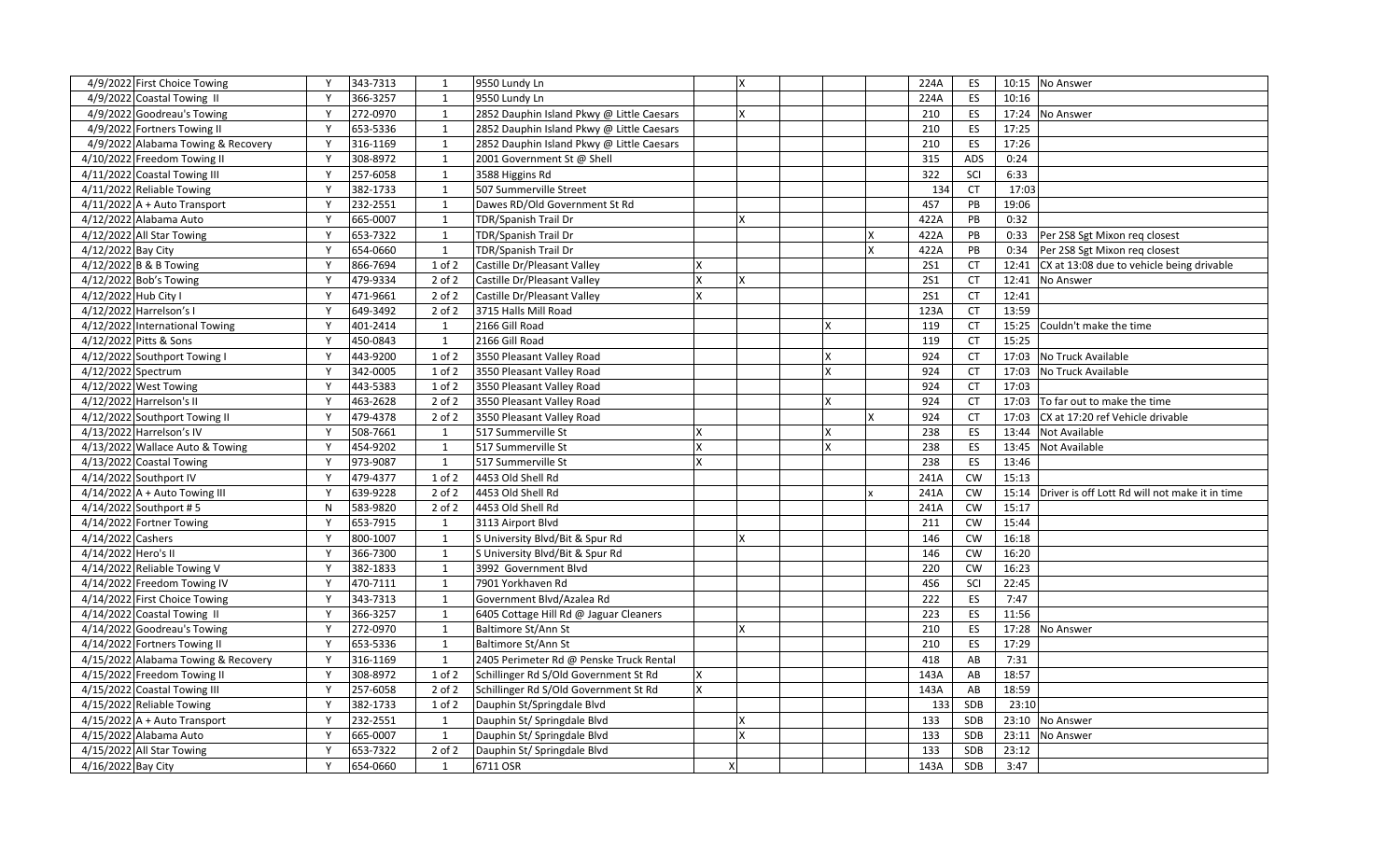| 4/16/2022 B & B Towing              | Y | 866-7694 | 1 of 2       | Airport/McKenna                         |    | $\overline{\mathsf{x}}$ | 443A        | CT         |       | 13:31 No Truck Available                      |
|-------------------------------------|---|----------|--------------|-----------------------------------------|----|-------------------------|-------------|------------|-------|-----------------------------------------------|
| 4/16/2022 Bob's Towing              | Y | 479-9334 | 1 of 2       | Airport/McKenna                         |    |                         | 443A        | <b>CT</b>  | 13:31 |                                               |
| 4/16/2022 Hub City I                | Y | 471-9661 | $2$ of $2$   | Airport/McKenna                         |    |                         | 443A        | <b>CT</b>  | 13:31 | CX at 13:34 due to vehicle being drivabable   |
| 4/17/2022 Harrelson's I             | Y | 649-3492 | 1            | 4351 Dawes Rd                           | X  |                         | 123A        | SDB        | 1:16  | No Answer                                     |
| 4/17/2022 International Towing      | Y | 401-2414 | $1$ of $2$   | 4351 Dawes Rd                           |    |                         | 123A        | SDB        | 1:16  |                                               |
| 4/17/2022 Pitts & Sons              | Y | 450-0843 | 2 of 2       | 4351 Dawes Rd                           |    |                         | 123A        | SDB        | 1:18  |                                               |
| 4/17/2022 Southport Towing I        | Y | 443-9200 | 1            | Pleasant Valley Rd/Courtney St          |    |                         | 110         | <b>CRJ</b> | 1:43  | No Truck Available                            |
| 4/17/2022 Spectrum                  | Y | 342-0005 | 1            | Pleasant Valley Rd/Courtney St          |    |                         | 110         | <b>CRJ</b> | 1:44  | Will not make the call in time to far out     |
| 4/17/2022 West Towing               | Y | 443-5383 | $\mathbf{1}$ | Pleasant Valley Rd/Courtney St          |    |                         | 110         | CRJ        | 1:45  |                                               |
| 4/17/2022 Harrelson's II            | Y | 463-2628 | 1            | Ramp Hwy 90 to I-10 WB                  |    |                         | 252         | SDB        | 4:24  | No Answer                                     |
| 4/17/2022 Southport Towing II       | Y | 479-4378 | 1            | Ramp Hwy 90 to I-10 WB                  |    |                         | 252         | SDB        | 4:24  | No Answer                                     |
| 4/17/2022 Harrelson's IV            | Y | 508-7661 | 1            | Ramp Hwy 90 to I-10 WB                  |    |                         | <b>2S2</b>  | SDB        | 4:24  | No Answer                                     |
| 4/17/2022 Wallace Auto & Towing     | Y | 454-9202 | $\mathbf{1}$ | Ramp Hwy 90 to I-10 WB                  |    |                         | <b>2S2</b>  | SDB        | 4:25  | No Answer                                     |
| 4/17/2022 Coastal Towing            | Y | 973-9087 | 1            | Ramp Hwy 90 to I-10 WB                  |    |                         | <b>2S2</b>  | SDB        | 4:27  |                                               |
| 4/17/2022 Southport IV              | Y | 479-4377 | 1            | 2410 St. Stephens Rd                    |    |                         | 924         | <b>CT</b>  | 16:24 |                                               |
| 4/17/2022 A + Auto Towing III       | Y | 639-9228 | 1            | 305 S Sage Ave                          |    | $\mathbf x$             | 410         | AB         | 17:58 | No wrecker available                          |
| 4/17/2022 Southport #5              | N | 583-9820 | $\mathbf{1}$ | 305 S Sage Ave                          |    |                         | 410         | AB         | 17:59 | No wrecker available                          |
| 4/17/2022 Fortner Towing            | Y | 653-7915 | 1            | 305 S Sage Ave                          |    |                         | 410         | AB         | 18:01 | Cx at 18:06 ref veh out of roadway            |
| 4/19/2022 Cashers                   | Y | 800-1007 | $\mathbf{1}$ | 1 E I-65 Service Road S. @ Red Roof Inn | X  |                         | 239         | <b>CT</b>  | 1:04  | No Answer                                     |
| 4/19/2022 Hero's II                 | Y | 366-7300 | 1            | 1 E I-65 Service Road S. @ Red Roof Inn |    |                         | 239         | <b>CT</b>  | 1:04  | No Truck Available                            |
| 4/19/2022 Reliable Towing V         | Y | 382-1833 | 1            | 1 E I-65 Service Road S. @ Red Roof Inn | X  |                         | 239         | <b>CT</b>  | 1:04  | No Answer                                     |
| 4/19/2022 Freedom Towing IV         | Y | 470-7111 | 1            | 1 E I-65 Service Road S. @ Red Roof Inn |    |                         | 239         | <b>CT</b>  | 1:04  |                                               |
| 4/19/2022 First Choice Towing       | Y | 343-7313 | 1            | Pleasant Valley Rd/Magnolia Rd          |    | X                       | 952         | SCI        | 14:55 | out of the area                               |
| 4/19/2022 Coastal Towing II         | Y | 366-3257 | 2 of 2       | Pleasant Valley Rd/Magnolia Rd          |    |                         | 952         | SCI        | 14:56 |                                               |
| 4/19/2022 Goodreau's Towing         | Y | 272-0970 | 1            | Cottage Hill Rd/Oakland Dr              | X  |                         | 341A        | SCI        | 16:35 | no answer                                     |
| 4/19/2022 Fortners Towing II        | Y | 653-5336 | $\mathbf{1}$ | Cottage Hill Rd/Oakland Dr              |    |                         | 341A        | SCI        | 16:36 |                                               |
| 4/19/2022 Alabama Towing & Recovery | Y | 316-1169 | 1            | Peach St/Pecan St                       | X  |                         | 238         | SCI        | 17:57 | straight to voicemail                         |
| 4/19/2022 Freedom Towing II         | Y | 308-8972 | 1            | Peach St/Pecan St                       |    |                         | 238         | SCI        | 17:58 |                                               |
| 4/20/2022 Coastal Towing III        | Y | 257-6058 | 1            | WB on APB from I-65                     |    |                         | 424         | <b>CT</b>  | 14:20 |                                               |
| 4/21/2022 Reliable Towing           | Y | 382-1733 | $\mathbf{1}$ | APB/Alverson Rd S                       |    |                         | 145A        | SDB        | 2:22  |                                               |
| $4/21/2022$ A + Auto Transport      | Y | 232-2551 | 1            | APB/Alverson Rd S                       | ΙX |                         | 145A        | SDB        | 2:23  | No Answer                                     |
| 4/21/2022 Alabama Auto              | Y | 665-0007 | 1            | APB/Alverson Rd S                       | X  |                         | 145A        | SDB        | 2:23  | No Answer                                     |
| 4/21/2022 All Star Towing           | Y | 653-7322 | 1            | APB/Alverson Rd S                       |    |                         | 145A        | SDB        | 2:24  | Called back at 02:30, truck disabled          |
| 4/21/2022 Bay City                  | Y | 654-0660 | $\mathbf{1}$ | APB/Alverson Rd S                       |    |                         | 145A        | <b>SDB</b> | 2:33  |                                               |
| 4/22/2022 B & B Towing              | Y | 866-7694 | 1            | Hwy 90/Kooiman Rd                       |    | X                       | 322A        | SCI        | 7:13  | no truck available                            |
| 4/22/2022 Bob's Towing              | Y | 479-9334 | 1            | Hwy 90/Kooiman Rd                       |    |                         | 322A        | SCI        | 7:14  |                                               |
| 4/22/2022 Hub City I                | Y | 471-9661 | 1            | 5448 Hwy 90 @Waffle House               |    |                         | <b>2S10</b> | SCI        | 12:25 |                                               |
| 4/22/2022 Harrelson's I             | Y | 649-3492 | $\mathbf{1}$ | 1315 Hercules St                        |    |                         | 939         | SCI        | 15:31 | No Answer                                     |
| 4/22/2022 International Towing      | Y | 401-2414 | 1            | 1315 Hercules St                        |    |                         | 939         | SCI        | 15:32 | No Answer                                     |
| 4/22/2022 Pitts & Sons              | Y | 450-0843 | 1            | 1315 Hercules St                        |    |                         | 939         | SCI        | 15:34 |                                               |
| 4/23/2022 Southport Towing I        | Y | 443-9200 | 1            | 6149 Howells Ferry Rd                   |    |                         | 344         | SCI        | 8:44  | canceled at 09:12 hours - veh off the roadway |
| 4/23/2022 Spectrum                  | Y | 342-0005 | $\mathbf{1}$ | Williams St/Old Government St           |    |                         | 338         | SCI        | 10:48 | not available                                 |
| 4/23/2022 West Towing               | Y | 443-5383 | 1            | Williams St/Old Government St           |    |                         | 338         | SCI        | 10:48 |                                               |
| 4/23/2022 Harrelson's II            | Y | 463-2628 | 1            | 7310 Old Military Rd                    |    |                         | 322A        | SCI        | 14:18 | not enough cable                              |
| 4/23/2022 Southport Towing II       | Y | 479-4378 | 1            | 7310 Old Military Rd                    | X  |                         | 322A        | SCI        | 14:19 | no answer                                     |
| 4/23/2022 Harrelson's IV            | Y | 508-7661 | 1            | 7310 Old Military Rd                    |    | X                       | 322A        | SCI        |       | 14:19 not enough cable                        |
|                                     |   |          |              |                                         |    |                         |             |            |       |                                               |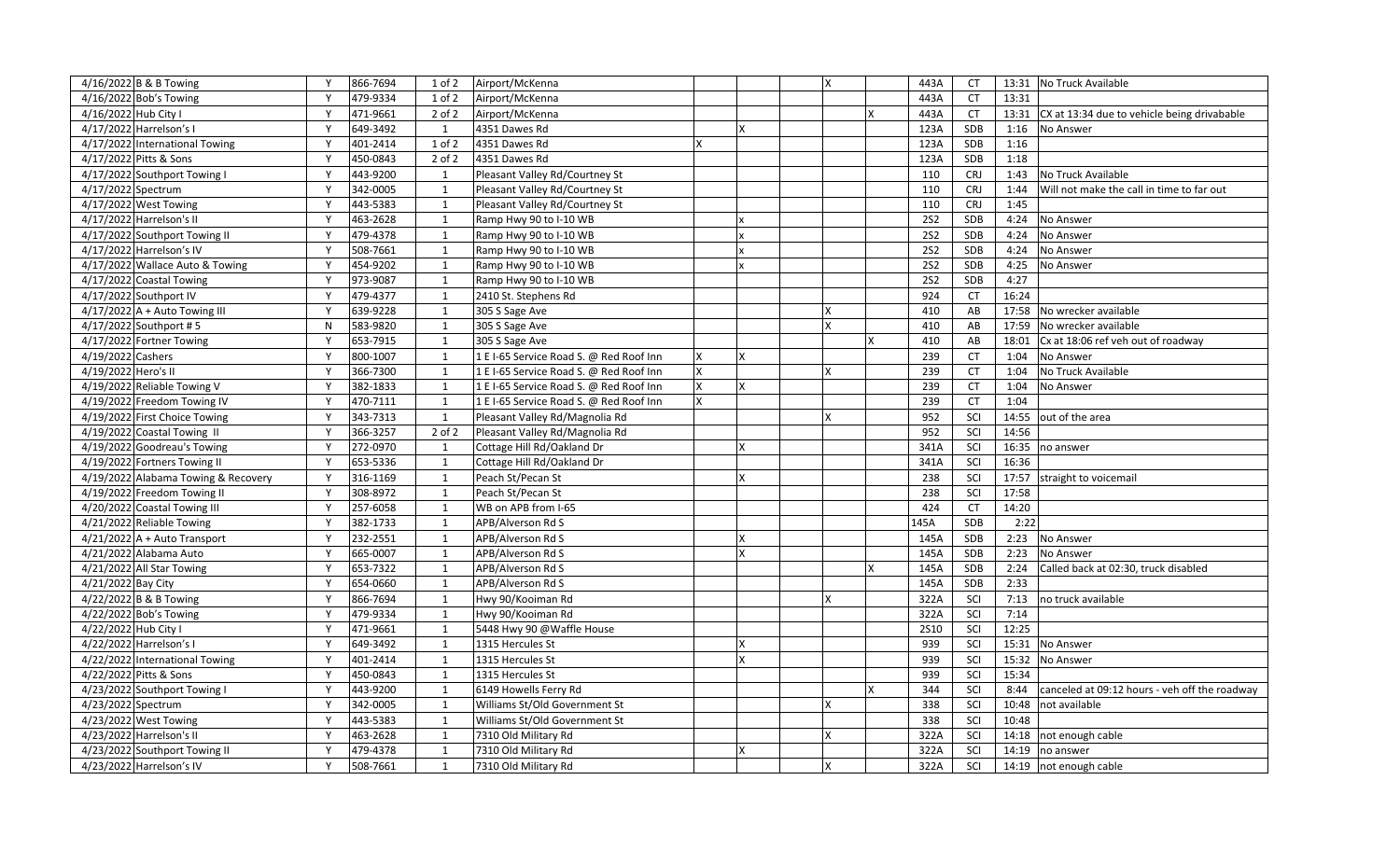|                      | 4/23/2022 Wallace Auto & Towing     | Y            | 454-9202 | 1            | 7310 Old Military Rd              |    | X | 322A | SCI        | 14:20 | not available                                |
|----------------------|-------------------------------------|--------------|----------|--------------|-----------------------------------|----|---|------|------------|-------|----------------------------------------------|
|                      | 4/23/2022 Coastal Towing            | Y            | 973-9087 | 1            | 7310 Old Military Rd              |    |   | 322A | SCI        | 14:22 |                                              |
|                      | 4/24/2022 Southport IV              | Y            | 479-4377 | 1            | Tanner Williams Rd/Snow Rd N      | X. |   | 343  | SDB        | 6:30  | No Answer                                    |
|                      | $4/24/2022$ A + Auto Towing III     | Y            | 639-9228 | 1            | Tanner Wiilliams Rd/ Snow Rd N    |    | X | 343  | SDB        | 6:30  | Out of the area                              |
|                      | 4/24/2022 Southport #5              | N            | 583-9820 | $\mathbf{1}$ | Tanner Williams Rd/Snow Rd N      | x  |   | 343  | SDB        | 6:31  | No Answer                                    |
|                      | 4/24/2022 Fortner Towing            | Y            | 653-7915 | $\mathbf{1}$ | Tanner Williams Rd/Snow Rd N      | X  |   | 343  | SDB        | 6:32  | No Answer                                    |
| 4/24/2022 Cashers    |                                     | Y            | 800-1007 | $\mathbf{1}$ | Tanner Williams Rd/Snow Rd N      | x  |   | 343  | SDB        | 6:32  | No Answer                                    |
| 4/24/2022 Hero's II  |                                     | Y            | 366-7300 | 1            | Tanner Williams Rd/Snow Rd N      | x  |   | 343  | SDB        | 6:32  | No Answer                                    |
|                      | 4/24/2022 Reliable Towing V         | $\mathsf{v}$ | 382-1833 | $\mathbf{1}$ | Tanner Williams Rd/Snow Rd N      |    |   | 343  | SDB        | 6:33  |                                              |
|                      | 4/24/2022 Freedom Towing IV         | Y            | 470-7111 | $\mathbf{1}$ | 1406 Boudousquie St               |    |   | 312  | SCI        | 13:42 | no truck available                           |
|                      | 4/24/2022 First Choice Towing       | Y            | 343-7313 | 1            | 1406 Boudousquie St               |    | X | 312  | SCI        | 13:43 | on another tow                               |
|                      | 4/24/2022 Coastal Towing II         | Y            | 366-3257 | $\mathbf{1}$ | 1406 Boudousquie St               |    |   | 312  | SCI        | 13:44 |                                              |
|                      | 4/24/2022 Goodreau's Towing         | $\mathsf{v}$ | 272-0970 | $\mathbf{1}$ | Airport Blvd/Montlimar Dr         |    |   | 939  | SCI        | 15:53 |                                              |
|                      | 4/25/2022 Fortners Towing II        | Y            | 653-5336 | $\mathbf{1}$ | 3444 Spring Hill Ave              |    |   | 441  | AB         | 7:20  |                                              |
|                      | 4/25/2022 Alabama Towing & Recovery | Y            | 316-1169 | 1            | 763 Holcombe                      |    | X | 913  | AB         | 16:53 | Driver too far away                          |
|                      | 4/25/2022 Freedom Towing II         | Y            | 308-8972 | 1            | 763 Holcombe                      |    |   | 913  | AB         | 17:00 |                                              |
|                      | 4/26/2022 Coastal Towing III        | Y            | 257-6058 | $2$ of $2$   | Dauphin St/Maury                  |    |   | 437  | <b>CT</b>  | 11:30 |                                              |
|                      | 4/27/2022 Reliable Towing           | Y            | 382-1733 | 1            | Claudia Ln/DIP                    |    |   | 122A | SDB        | 1:06  |                                              |
|                      | $4/27/2022$ A + Auto Transport      | Y            | 232-2551 | $2$ of $2$   | Old Shell Rd/ Hillcrest Rd        |    |   | 942  | SCI        | 15:55 |                                              |
|                      | 4/27/2022 Alabama Auto              | Y            | 665-0007 | 1            | Cottage Hill Rd/Demetropolis Rd   |    | x | 323  | SCI        | 16:21 | advised unable to respond in time - 1626 hrs |
|                      | 4/27/2022 All Star Towing           | $\mathsf{v}$ | 653-7322 | $\mathbf{1}$ | Cottage Hill Rd/Demetropolis Rd   |    |   | 323  | SCI        | 16:27 |                                              |
| 4/27/2022 Bay City   |                                     | Y            | 654-0660 | $\mathbf{1}$ | Hart Ave & Wellington St          |    |   | 234  | <b>RPG</b> | 19:45 |                                              |
|                      | 4/28/2022 B & B Towing              | Y            | 866-7694 | $2$ of $2$   | Snow Rd N/Tanner Williams Rd      |    |   | 102  | ADS        | 7:53  |                                              |
|                      | 4/28/2022 Bob's Towing              | Y            | 479-9334 | 1            | Hillcrest Rd/Nevius Rd            |    |   | 322A | SCI        | 8:17  |                                              |
| 4/28/2022 Hub City I |                                     | $\mathsf{v}$ | 471-9661 | $\mathbf{1}$ | Chalet Dr E/Zeigler Blvd          |    |   | 344  | SCI        | 8:27  |                                              |
|                      | 4/28/2022 Harrelson's I             | Y            | 649-3492 | $\mathbf{1}$ | Chalet Dr E/Zeigler Blvd          |    |   | 344  | SCI        | 8:28  |                                              |
|                      | 4/28/2022 International Towing      | Y            | 401-2414 | 1            | Girby Rd/Rue Preserve             |    | X | 323  | ADS        | 8:47  | Does not have the requested ft of cable      |
|                      | 4/28/2022 Pitts & Sons              | Y            | 450-0843 | $\mathbf{1}$ | Girby Rd/Rue Preserve             |    |   | 323  | ADS        | 8:48  |                                              |
|                      | 4/29/2022 Southport Towing I        | $\mathsf{v}$ | 443-9200 | $\mathbf{1}$ | 3980 Airport Blvd@ Zoes Kitchen   |    | x | 425  | AB         | 7:50  | No wrecker available                         |
| 4/29/2022 Spectrum   |                                     | Y            | 342-0005 | 1            | 3980 Airport Blvd@ Zoes Kitchen   | X  |   | 425  | AB         | 7:50  | No answer                                    |
|                      | 4/29/2022 West Towing               | Y            | 443-5383 | 1            | 3980 Airport Blvd@ Zoes Kitchen   |    |   | 425  | AB         | 7:51  |                                              |
|                      | 4/29/2022 Harrelson's II            | Y            | 463-2628 | 1            | Howells Ferry Rd/Moffett Rd       |    |   | 443  | AB         | 8:12  |                                              |
|                      | 4/29/2022 Southport Towing II       | Y            | 479-4378 | $\mathbf{1}$ | Cottage Hill Rd/Schillinger Rd S  |    |   | 442A | AB         | 13:08 |                                              |
|                      | 4/29/2022 Harrelson's IV            | Y            | 508-7661 | 1            | Old Shell Rd/N. Fulton            |    | X | 435  | <b>CT</b>  | 15:51 | Wrecker having mechanical issues             |
|                      | 4/29/2022 Wallace Auto & Towing     | Y            | 454-9202 | 1            | 3117 Moffett Rd                   |    |   | 439  | <b>CT</b>  | 15:53 |                                              |
|                      | 4/29/2022 Coastal Towing            | Y            | 973-9087 | 1            | Old Shell Rd/N Fulton St          | x  |   | 435  | AB         | 15:59 | No answer                                    |
|                      | 4/29/2022 Southport IV              | $\mathsf{v}$ | 479-4377 | $\mathbf{1}$ | Old Shell Rd/N Fulton St          |    |   | 435  | AB         | 16:00 |                                              |
|                      | 4/29/2022 A + Auto Towing III       | Y            | 639-9228 | $\mathbf{1}$ | 2381 Dawes Rd@Popshelf            |    | x | 144A | SDB        | 20:40 | Dinner with family                           |
|                      | 4/29/2022 Southport #5              | ${\sf N}$    | 583-9820 | $\mathbf{1}$ | 2381 Dawes Rd@Popshelf            |    |   | 144A | SDB        | 20:41 |                                              |
|                      | 4/29/2022 Fortner Towing            | Y            | 653-7915 | 1            | Carol Plantation Rd/Lillian Drive |    |   | 121A | SDB        | 22:14 |                                              |
| 4/30/2022 Cashers    |                                     | $\mathsf{v}$ | 800-1007 | $\mathbf{1}$ | 4511 Dawes Ln E                   | x  |   | 122  | SDB        | 5:29  | No Answer                                    |
| 4/30/2022 Hero's II  |                                     | Y            | 366-7300 | $\mathbf{1}$ | 4511 Dawes Ln E                   | x  |   | 122  | SDB        | 5:30  | No answer                                    |
|                      | 4/30/2022 Reliable Towing V         | Y            | 382-1833 | 1            | 4511 Dawes Ln E                   |    |   | 122  | SDB        | 5:31  | Unit req changed to impound@0535             |
|                      | 4/30/2022 Freedom Towing IV         | Y            | 470-7111 | 1            | 5301 CHR@Morrison's Nursery       |    |   | 121  | <b>SDB</b> | 6:00  |                                              |
|                      | 4/30/2022 First Choice Towing       | $\mathsf{v}$ | 343-7313 | $\mathbf{1}$ | 2605 Dawes Rd                     | x  |   | 124  | SDB        | 23:41 | No answer                                    |
|                      | 4/30/2022 Coastal Towing II         | Y            | 366-3257 | $\mathbf{1}$ | 2605 Dawes Rd                     |    |   | 124  | SDB        | 23:42 |                                              |
|                      |                                     |              |          |              |                                   |    |   |      |            |       |                                              |